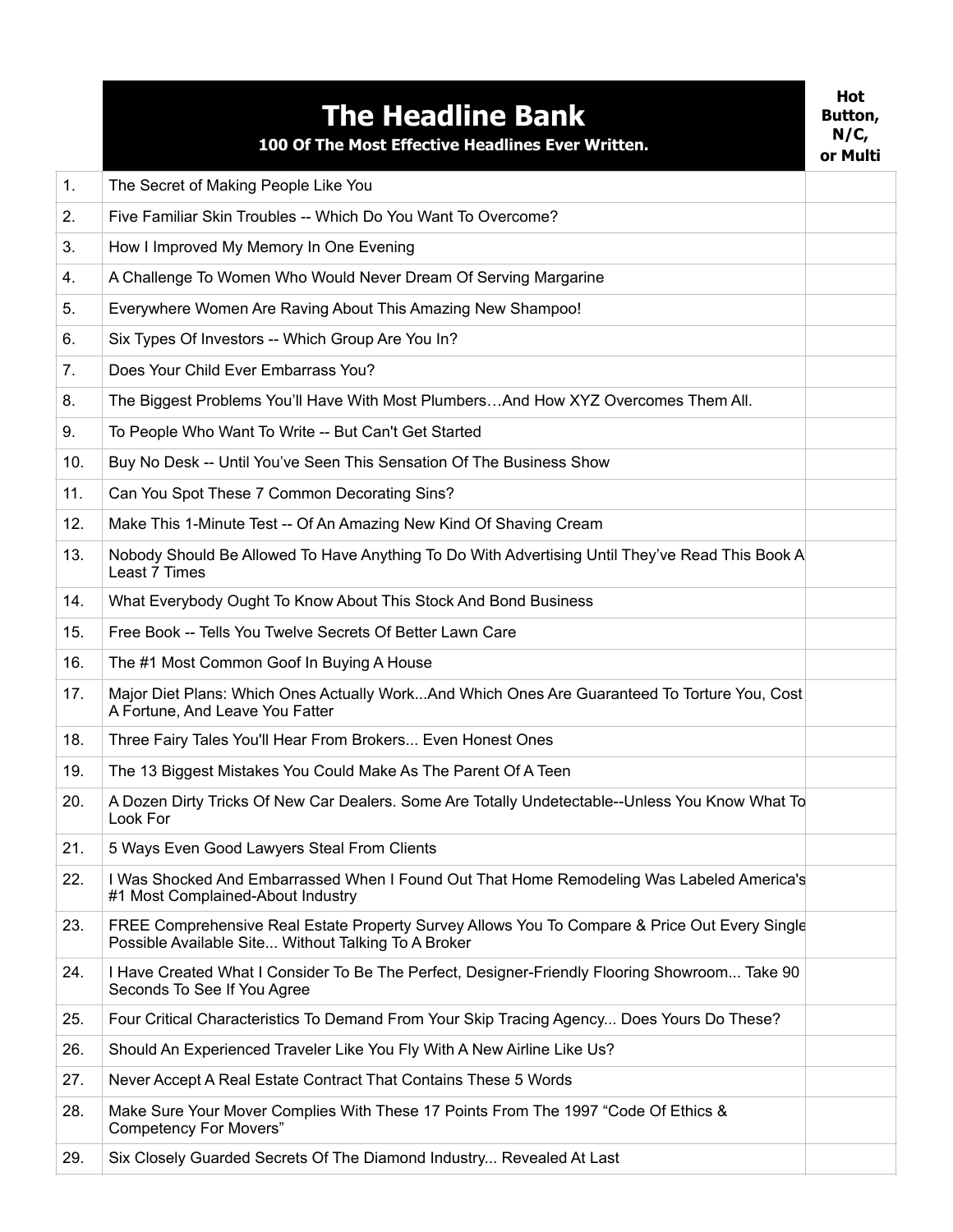| 30. | Four Quick Questions Will Reveal A Chiropractor's Operating Philosophy. Ask Them, And Save                                 |  |
|-----|----------------------------------------------------------------------------------------------------------------------------|--|
| 31. | 8,448 Locations Can't Be Wrong: Dynamo Tables Make More Money                                                              |  |
| 32. | Something You Probably Didn't Know About Rolex Watches.                                                                    |  |
| 33. | What The Eye Surgeons Don't Want You To Know                                                                               |  |
| 34. | What Nobody Ever Tells You About X.                                                                                        |  |
| 35. | A Little Mistake That Cost A Farmer \$3,000 A Year                                                                         |  |
| 36. | Advice To Wives Whose Husbands Don't Save Money -- By A Wife                                                               |  |
| 37. | When Doctors 'Feel Rotten' This Is What They Do                                                                            |  |
| 38. | Who Ever Heard Of A Woman Losing Weight -- And Enjoying Delicious Meals At The Same Time?                                  |  |
| 39. | How I Made A Fortune With A 'Fool Idea'                                                                                    |  |
| 40. | How Often Do You Hear Yourself Saying: 'No, I Haven't Read It: I've Been Meaning To!'                                      |  |
| 41. | Whose Fault Is It When Children Disobey?                                                                                   |  |
| 42. | Do You Have These Symptoms Of Nerve Exhaustion?                                                                            |  |
| 43. | Profits That Lie Hidden In Your Farm                                                                                       |  |
| 44. | Is The Life Of A Child Worth \$1 To You?                                                                                   |  |
| 45. | Percentage Of CNE Candidates Who Certify Before The End Of The Program - Us: 96% Them: 21%<br>(We're A Little Bit Higher.) |  |
| 46. | They Laughed When I Sat Down At The Piano -- But When I Started To Play!                                                   |  |
| 47. | Is Dry Skin Making You Look Older Than You Should? Touch These 5 Spots And Find Out                                        |  |
| 48. | Free To High School Teachers--\$6 To Others                                                                                |  |
| 49. | Who Else Wants Lighter Cake -- In Half The Mixing Time?                                                                    |  |
| 50. | No More Back-Breaking Garden Chores For Me -- Yet Ours Is Now The Show Place Of the<br>Neighborhood                        |  |
| 51. | Do You Really Want The Lowest Bidding Temp Agency To Provide Employees For Your Million Dollar<br>Project?                 |  |
| 52. | How Much Is 'Worker Tension' Costing Your Company?                                                                         |  |
| 53. | 1,172 Credit Union Specific Forms In Stock ALL The Time. Other Companies, Unexplainably, Have<br>Zero.                     |  |
| 54. | Imagine Me Holding An Audience Spellbound For 30 Minutes!                                                                  |  |
| 55. | How To Do Your Christmas Shopping In 5 Minutes                                                                             |  |
| 56. | Protect Yourself From Being BURNED By IT Candidates Who Over-Represent Their Skill Level.                                  |  |
| 57. | Men Who 'Know It All' Are Not Invited To Read This Page                                                                    |  |
| 58. | For the Woman Who Is Older Than She Looks                                                                                  |  |
| 59. | Check The Kind Of Body You Want                                                                                            |  |
| 60. | Play Guitar In 7 Days Or Your Money Back                                                                                   |  |
| 61. | Here's A Quick Way To Break Up A Cold                                                                                      |  |
| 62. | If You Were Given \$200,000 To Spend, Isn't This The Kind Of (type of product) You Would Build?                            |  |
| 63. | Last Friday Was I Scared! My Boss Almost Fired Me!                                                                         |  |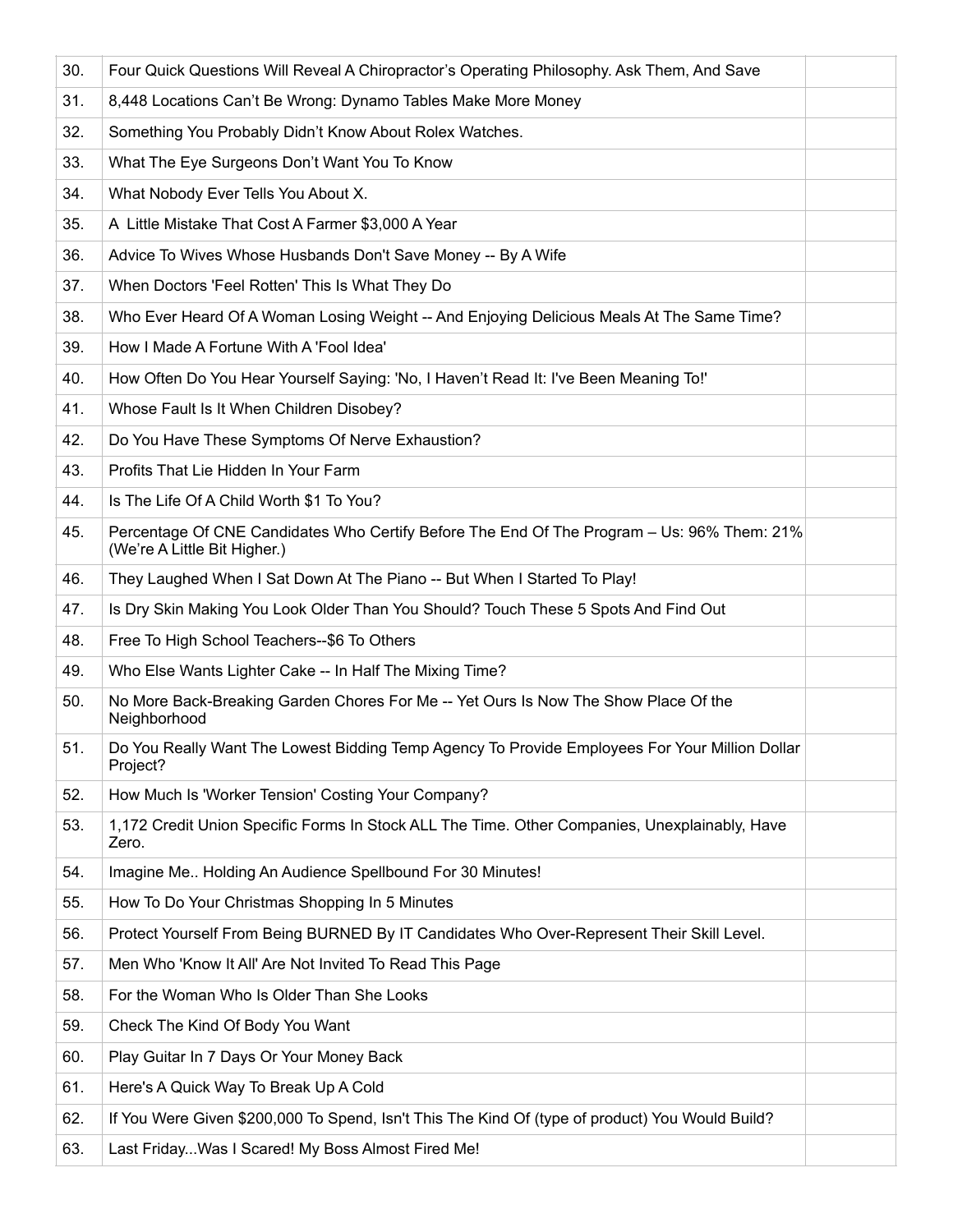| 64. | Former Barber Earns \$8,000 In Four Months As Real Estate Specialist                                                                                                                                                                                            |  |
|-----|-----------------------------------------------------------------------------------------------------------------------------------------------------------------------------------------------------------------------------------------------------------------|--|
| 65. | A Building Flaw That Can Cost You \$10,000 In Resale Value If You Buy From The Wrong Builder.                                                                                                                                                                   |  |
| 66. | The 10 Habits That Keep People Poor And The 12 That Can Make You Rich                                                                                                                                                                                           |  |
| 67. | How To Avoid A Speeding Ticket Without Slowing Down                                                                                                                                                                                                             |  |
| 68. | Own A Gold MasterCard? A Premier Visa? Not After You Read This, You Won't!                                                                                                                                                                                      |  |
| 69. | The Best Color To Paint Your House For Faster Sale                                                                                                                                                                                                              |  |
| 70. | If Your Pharmacist Goofs, You Could Be Dead. How To Protect Yourself--Takes Just 3 Seconds                                                                                                                                                                      |  |
| 71. | 7 Fast Ways To Stop A Headache Without Drugs                                                                                                                                                                                                                    |  |
| 72. | The Average Hospital Bill Has \$600 In Phony Charges. Take These 10 Defensive Measures, And You<br>Save Way More Than \$600                                                                                                                                     |  |
| 73. | 5 Overlooked Deductions For Salaried Executives                                                                                                                                                                                                                 |  |
| 74. | The Most Common Tax Mistake (You're Probably Making It Now)                                                                                                                                                                                                     |  |
| 75. | Mess Up Your Tax Return? Here's 4 Excuses That Work With The IRS And 3 That Don't                                                                                                                                                                               |  |
| 76. | The 4 Grim Facts Of Life About Lawsuits: Don't Go Into Business Until You Memorize Them                                                                                                                                                                         |  |
| 77. | What To Do For Aging Parents: 4 Options That Beat The Socks Off A Nursing Home Or Having<br>Them Move In With You                                                                                                                                               |  |
| 78. | Save Money By Knowing How Supermarkets Trick You Into Buying Higher Priced Items                                                                                                                                                                                |  |
| 79. | Should You Take It Back To The Photo Shop? How To Tell If The Processor Is To Blame For Your Bad<br>Snapshot                                                                                                                                                    |  |
| 80. | The Cost Of Producing Quality Corporate Videos Has Fallen By 64% Over The Last Five Years But<br>Most Video Production Companies Are Still Clinging To And Charging 1992 Prices                                                                                 |  |
| 81. | Doctors: Put An Easy \$341,450 In Your Pocket Every 12 Months Without Doing Anything More Thar<br>You're Doing Right Now                                                                                                                                        |  |
| 82. | Speed On The Internet: Two Questions That Other Providers Hope You'll Never Ask Them                                                                                                                                                                            |  |
| 83. | How To Cram Eight Hours Of Classroom Computer Training Into One Easy 75-Minute SessionAt<br>Your Home Or Office                                                                                                                                                 |  |
| 84. | Out Of 537 Multi-Tenant Buildings Outside Of Downtown, Only SIX Have Immediate, Large-Block<br>Leasing Capacity                                                                                                                                                 |  |
| 85. | Innovative Wall Building System Makes Homes "Fly Off The Shelf"                                                                                                                                                                                                 |  |
| 86. | If You're Renting A Home or Apartment With A Payment As Little As \$550, You Can Qualify For A<br>Brand New Home In Just 6 to 18 Months                                                                                                                         |  |
| 87. | There's 2 Ways To Buy Your Corporate 'ID" Logo Apparel: From Screen Printing Shops, Or From Thei<br>Source The Wholesaler                                                                                                                                       |  |
| 88. | There's Two "Schools Of Thought" When Dealing With Employee Back Injuries: One Costs You Four<br>Times As Much As The OtherFor Inferior Results. Which Do You Prefer?                                                                                           |  |
| 89. | There Are 348 Hotels And Extended Stay Residences Within 20 Miles of DFW Airport Where Visiting<br>Executives Could Stay For 2 to 52 WeeksBut Only One of Them Was Specifically Designed and<br><b>Equipped To Cater To The Unique Needs Of Business People</b> |  |
| 90. | Of Course You've Heard Of Laser Vision Correction. But Have You Heard Of AFFORDABLE Laser<br><b>Vision Correction?</b>                                                                                                                                          |  |
| 91. | It Sounds Like Hype But It's True – Webshipper Saves A Bare Minimum Of 25% Off Of The Lowest<br>Rate FedEx Offers - For FedEx Shipping                                                                                                                          |  |
| 92. | The Only Thing We've Left Off (Product) Is The Ridiculous Price                                                                                                                                                                                                 |  |